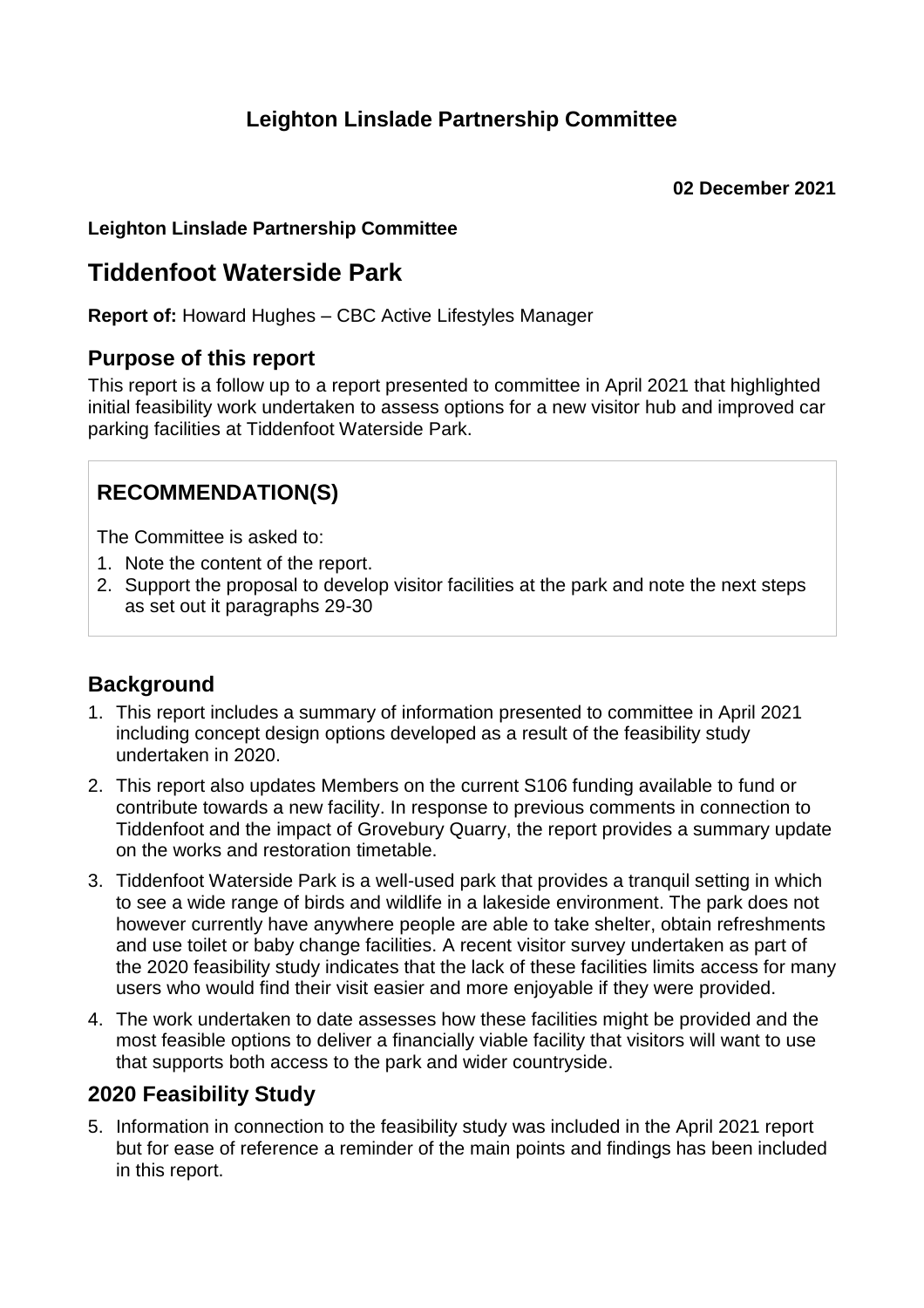- 6. The feasibility study was commissioned by Central Bedfordshire Council and produced by Foster Wilson architects, Colliers (business planners) and IKS cost consultants to assess options and viability of providing visitor facilities at Tiddenfoot Waterside Park. A copy of the Executive Summary from the consultants is included as Appendix A.
- 7. The report assessed various design concepts in three locations including the derelict stable block, the boundary between the car park and paddock and another location further in the park.
- 8. This included size, facility mix and initial viability of a visitor facility to RIBA Stage 1 (Strategic Definition and Preparation & Brief) for each of the potential locations.
- 9. All the options included toilet facilities, a form of catering facility (varying from a kiosk to a building with internal and or external seating) and storage. Two options included additional meeting/activity space for community use.
- 10.The study included an outline business plan to assess the options identified were both realistic and sustainable as well as an initial assessment of local needs, demand, catchment, and other facilities. It also included potential rental income, landlord costs and example operator models.
- 11.As part of the study an online survey of residents was undertaken that generated 294 responses, most being users of the park. 20 respondents said they had never visited the park, 132 said they occasionally visited the park and 142 by people who said they often visited the park. Perusal of the postcodes indicate that there were only a few instances of more than one response per household.
- 12.Dog walking is a main reason to visit, and a substantial number of dog owners are frequent visitors. Response suggested that the addition of a café should be dog friendly. A number of respondents also suggested that an area where dogs can roam leash-free would be helpful. Dog mess is also noted as an irritation to many visitors.
- 13.People otherwise mainly visit for walking, socialising and something to do. The number of visitors is not known, but the 274 people who responded to the survey and use the park (representing 0.7 % of the population within 10 minute drive) probably account for about 25,000 visits a year, so it is likely to be a quite substantial number.
- 14.Toilets were the facility that respondents said they were most likely to use. Tea / coffee / refreshments is not far behind, with slightly more appeal to occasional users than regular users. Substantial numbers envisaged having breakfast and lunch at the park. Substantial proportions envisaged using improved playground facilities as well as community event and exhibition space.
- 15.Following the April 2021 report, informal discussion has taken place with the Chair of the Friends of Tiddenfoot Waterside Park and the principle of a visitor hub that would provide much needed storage to support their activities is generally welcomed. This includes the need to provide a café option to generate revenue, making the offer more sustainable.

### **Initial design options**

16.From the three location options considered in the study, the preferred option at this stage is Option 2, a new building adjacent to the car park with views over the field, providing a sheltered space for children's play away from the car park. It would be visible to the public with direct access to both the car park and wider park. The location on brownfield land also has relatively close access to services while minimising impact on wildlife and anglers. The location would also allow for the demolition of Black Barn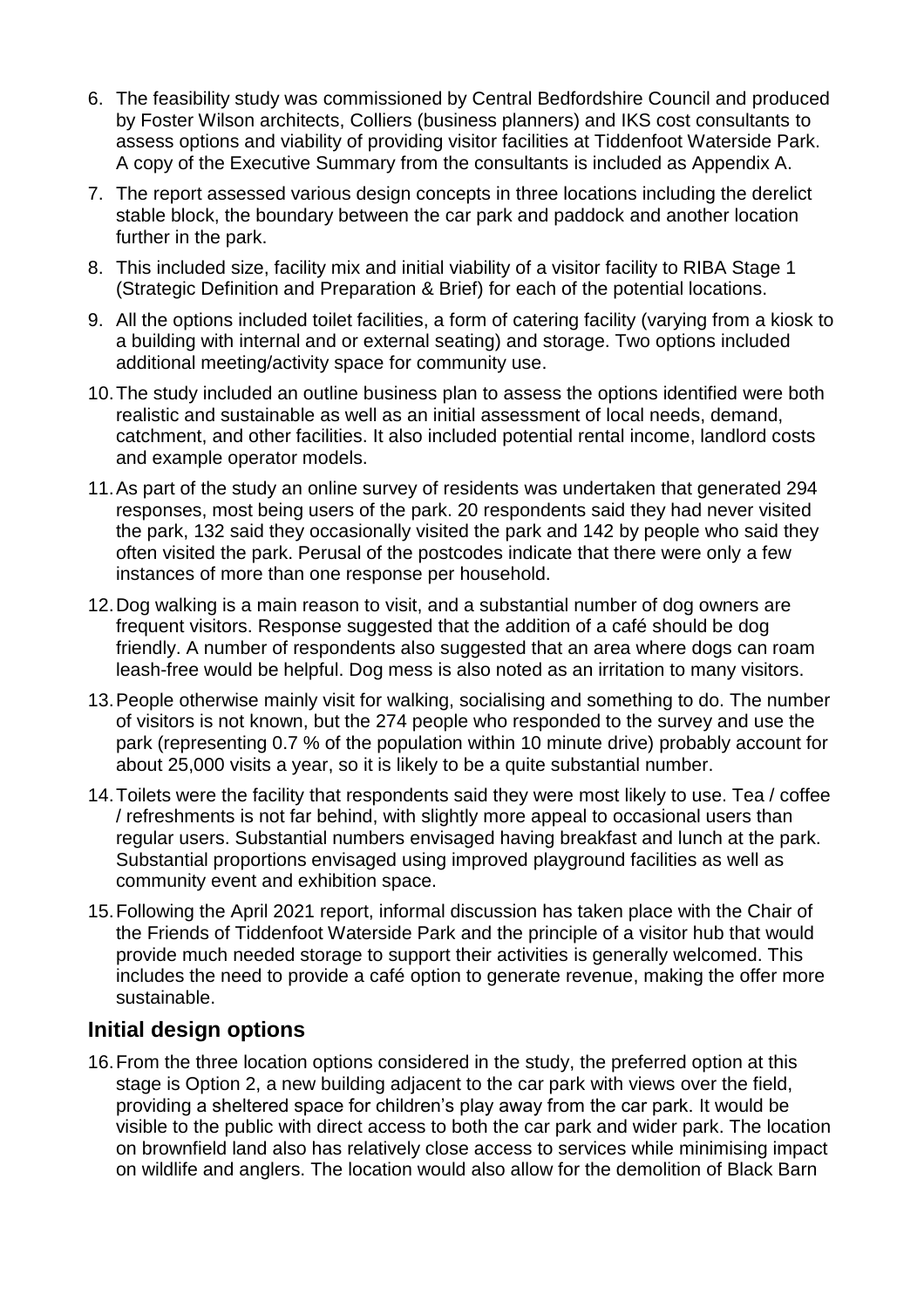Stables, providing opportunity to increase the size of the car park to about 66 spaces, an increase of around 37 compared to current capacity. See Figure 1.

Figure 1



17.Version C and D of this design include and a café with internal seating, a community events room and public toilets that would be run by the café operator. The community space has folding doors to the cafe, so can provide additional cafe seating if required. The design would provide ability for anglers to access a toilet facility outside normal operating hours.

| 2020         | <b>Construction costs</b> |                 |                    |       | Income and expenditure assessment |          |            |          |            |
|--------------|---------------------------|-----------------|--------------------|-------|-----------------------------------|----------|------------|----------|------------|
|              |                           |                 |                    |       |                                   | Expected | l Landlord |          | Return on  |
| Option       | Sg m                      | <b>Building</b> | Café fitting Total |       | <b>Base rent rent</b>             |          | costs      | Net rent | investment |
| 2c           |                           | 132 541K        | £106K              | £647K | £15K                              | £22K     | (E3K)      | £19K     | 2.90%      |
| 2c (modular) | 132                       |                 |                    | £472K | £12K                              | £18K     | (E3K)      | E15K     | 3.20%      |
| 2d           |                           | 158 £630K       | £116K              | £746K | £16K                              | £24K     | (E4K)      | £20K     | 2.70%      |
| car park     |                           | £503K           |                    | £503K |                                   |          |            |          |            |

18.The above budget figures are based on 2020 cost estimate figures. There is also likely to be additional fees and a need to revise figures as a result of increased construction and material costs since the report was completed. A more detailed cost analysis would therefore need to be undertaken as part of detailed design work stages of the project (RIBA stages 2-4).

## **Example Case Study**

19.One similar type facility is The Woodlands Café located at Leavesden Country Park in Hertfordshire. This provides an example of the type of offer that could be created at Tiddenfoot. Leavesden Country Park sits directly at the heart of the community with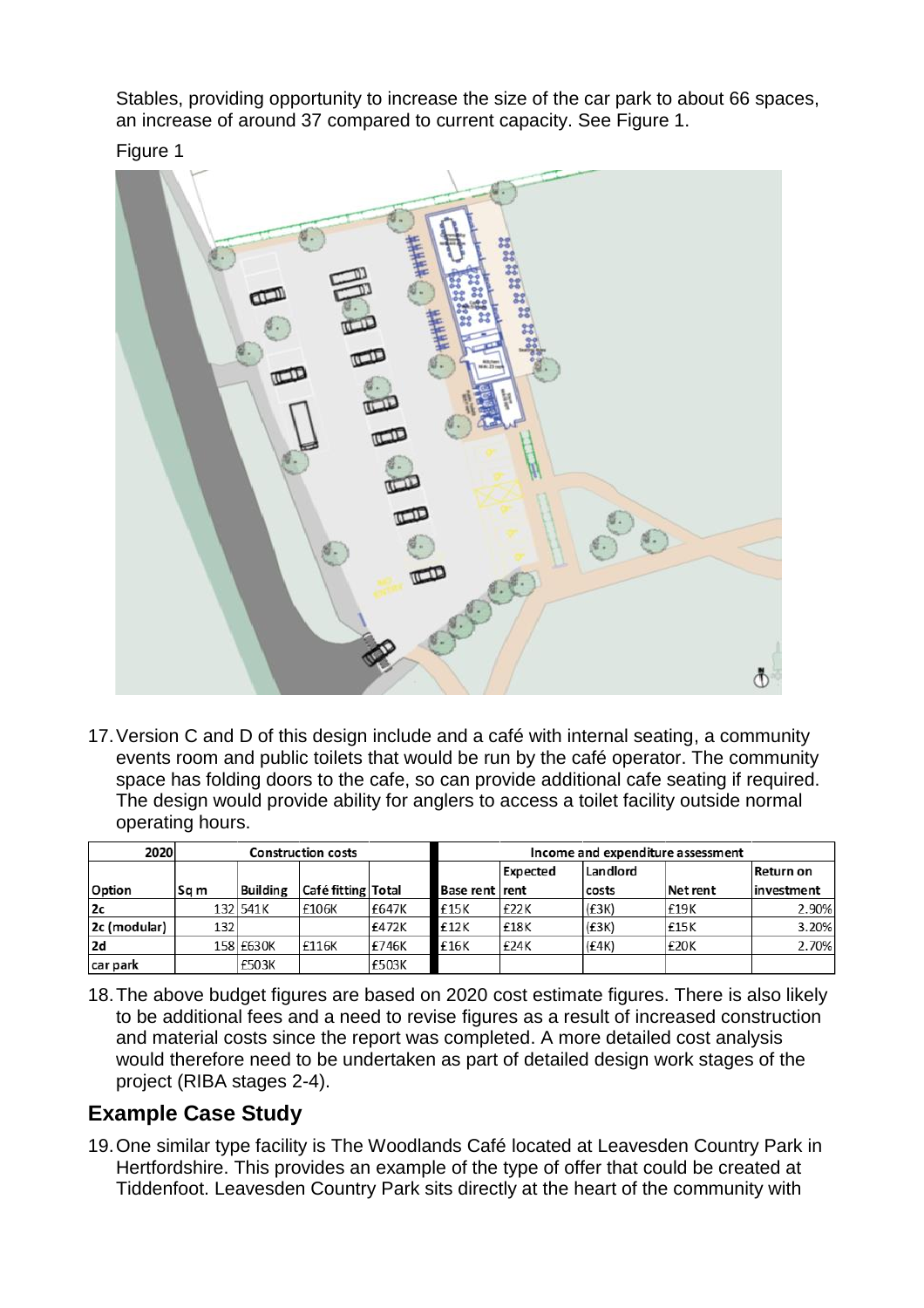residential areas on all sides, making it a true local resource. The offer at Leavesden is managed on behalf of the local authority by the YMCA with the café at the heart of their overall offering, creating a hub to host activities including events that support use of the park and wider community.

20.Working together their local Stakeholders Group, the YMCA, and the local council have sought to maximise the resources of the park for the benefit of the community. Taking the community and local voice into the heart of the process they have been able to design and deliver a variety of 'added value' activities that supports wider use of the park. More details of the Woodlands Café example can be found in the case study included as Appendix B to this report.

#### **Planning Feedback**

- 21.The initial options outlined in this report were submitted for initial feedback from Central Bedfordshire Planning, received in April 2020.
- 22.The main points were:

(i) Any expansion on the site into greenbelt will need to demonstrate very special circumstances.

(ii) A planning application would need to explain (in relation to issues of sound and wildlife disturbance) the reasons that building a cafe next to the lake itself is not considered a better option.

(iii) Improvements to the car park, including planting and some expansion to meet anticipated demand should be considered as part of the proposals for the cafe.

(iv) Site clearance of the stables structure should be considered to offset the construction of the new cafe.

(v) A building in this setting should be of high quality design.

### **Section 106 Funding and Grovebury Quarry**

- 23.In terms of funding opportunities, Tiddenfoot Waterside Park is in the vicinity of the Grovebury Rd 17a 17b site and fits the definition of those S106 agreements. There is currently circa £1m of S106 Community facility funding available, the majority of which are funds relating to 17a and 17b. The deadline to spend the majority of the funds is 2030.
- 24.The Council is in receipt of a planning application to extend the timescale for extracting permitted mineral reserves from Grovebury Quarry. Aggregate Industries that are undertaking the quarrying works are seeking to extend the existing deadline of 31 July 2022 until 31 July 2026 with a further year for final restoration to July 2027. At the time of writing the application is yet to be determined and can be viewed via Central Bedfordshire Council's planning application search webpage and entering the case number 21/03929.
- 25.While there are plans to provide a sailing facility / Yacht club as part of the quarry restoration, the current plan does not include broader visitor facilities for general public use as proposed at Tiddenfoot Waterside Park and this would require a new planning application from the developer. Grovebury Quarry will also continue to be in private ownership and therefore unlikely to be appropriate for using S106 as part of a commercial development.